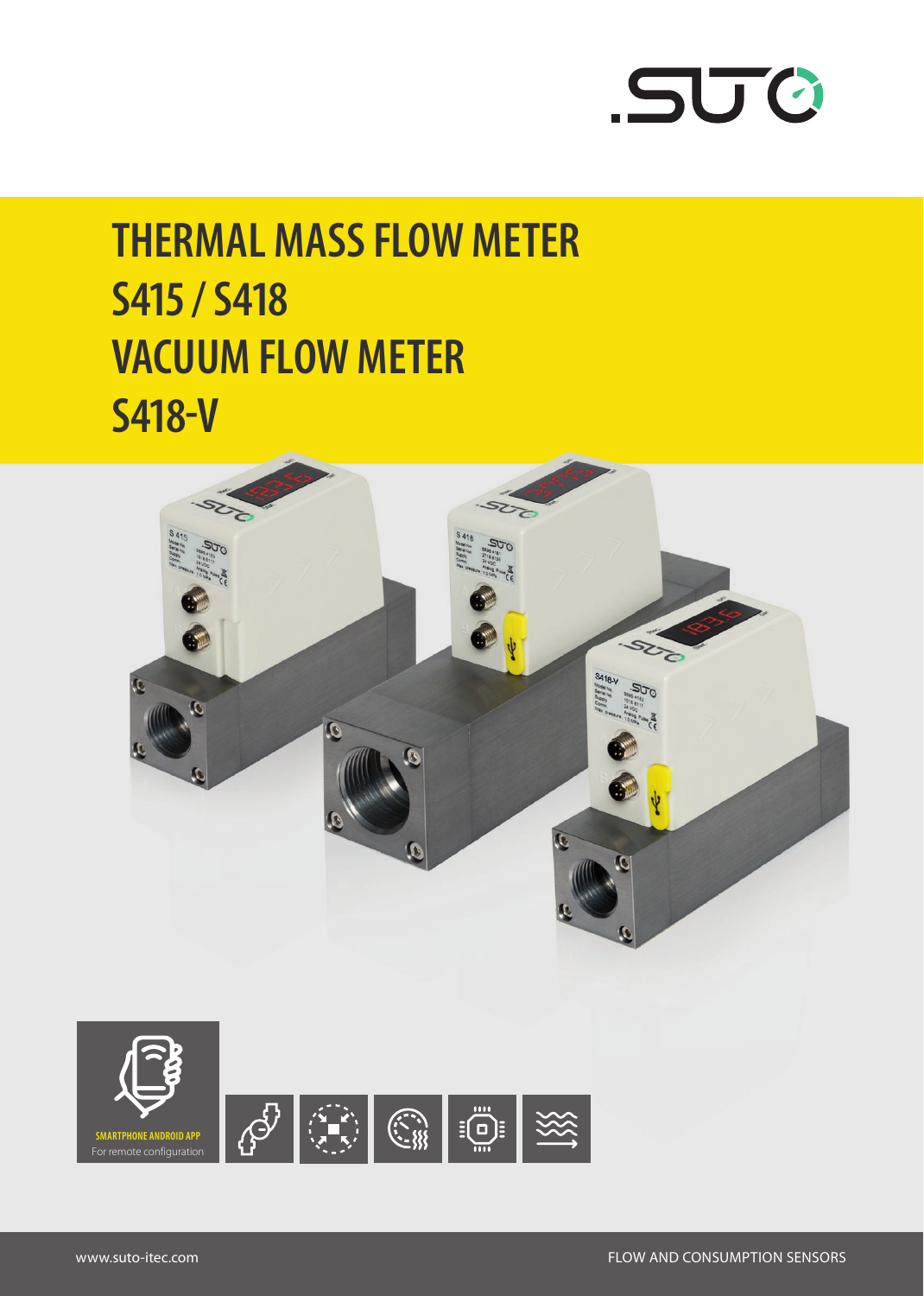Monitor consumption at machine level **optimize compressed air and vacuum system efficiency**



#### S415 / S418 / S418-V FEATURES



**ANDROID APP** For remote

> **COMPACT DESIGN**

anywhere



**POINT-OF-USE INSTALLATION** No straight pipe ection required

**TOTAL** 

**FLOW** measurement



**EASY PROCESS MONITORING** Effective and inexpensive recording



**ACCURATE RESULTS** Integrated flow conditioner

### S415 / S418 / S418-V BENEFITS

- Convenient installation, great flexibility, can be installed anywhere
- Available as DN8, DN15, DN20, DN25 and DN32 G (female thread)
- Eco version S415: Accuracy of 3 % o.RDG, measuring volume 50: 1
- Pro version S418 / S418-V: Accuracy of 1.5 % o.RDG, measuring volume 100: 1
- Pro version S418 / S418-V: Integrated data logger and pressure gauge option

The more accurate you can monitor gas flow, the more likely you will discover weak points in the process flow, thus ensuring continuity and profitability.

Asymmetric velocity profiles, swirl, and other factors caused by bends in pipes can lead quickly to inaccurate readings. And it is often not possible to place flow meters at hard-to-reach places.

The solution is our new generation of compact, easy-to-install, reliable and cost-effective flow and consumption meters: the S415 and the S418.

S418-V is used for performance monitoring of vacuum pumps. This inline flow meter measures the actual flow and absolute pressure on the low pressure side of vacuum pumps.



Every sensor includes the 5m cable M8 with open ends Sensor with Modbus/MBUS include 1 cable Sensor with Analog output includes 2 cables

| Pin assignment connector plug M8 |                  |                  |                  |                  |                  |
|----------------------------------|------------------|------------------|------------------|------------------|------------------|
| <b>Output Version</b>            | <b>Connector</b> | Pin <sub>1</sub> | Pin <sub>2</sub> | Pin <sub>3</sub> | Pin <sub>4</sub> |
| <b>Modbus</b>                    | A                | D-               | $-VB$            | $+VB$            | $\Box +$         |
|                                  | B                | $\bigcap$        | GND              | NА               | D+               |
| Pulse and                        | A                | l-               | $-VB$            | $+VB$            | $ +$             |
| analog                           | B                | l-               | P                | P                | $ +$             |
| M-bus                            | A                | M-bus            | $-VB$            | $+VB$            | M-bus            |
|                                  | R                | M-bus            | <b>NA</b>        | NА               | M-bus            |
| Wire colour                      |                  | brown            | white            | blue             | black            |

# S415 / S418 / S418-V DIMENSIONS



| Dimensions in mm | a    |       |       |      | e    |
|------------------|------|-------|-------|------|------|
| DN8/DN15         | 35.0 | 93.0  | 1204  | 35 O | 48.0 |
| <b>DN20/DN25</b> | 48.0 | 106.0 | 178.0 | 48.0 | 61 0 |
| <b>DN32</b>      | 60.0 | 118.0 | 2220  | 60.0 | 730  |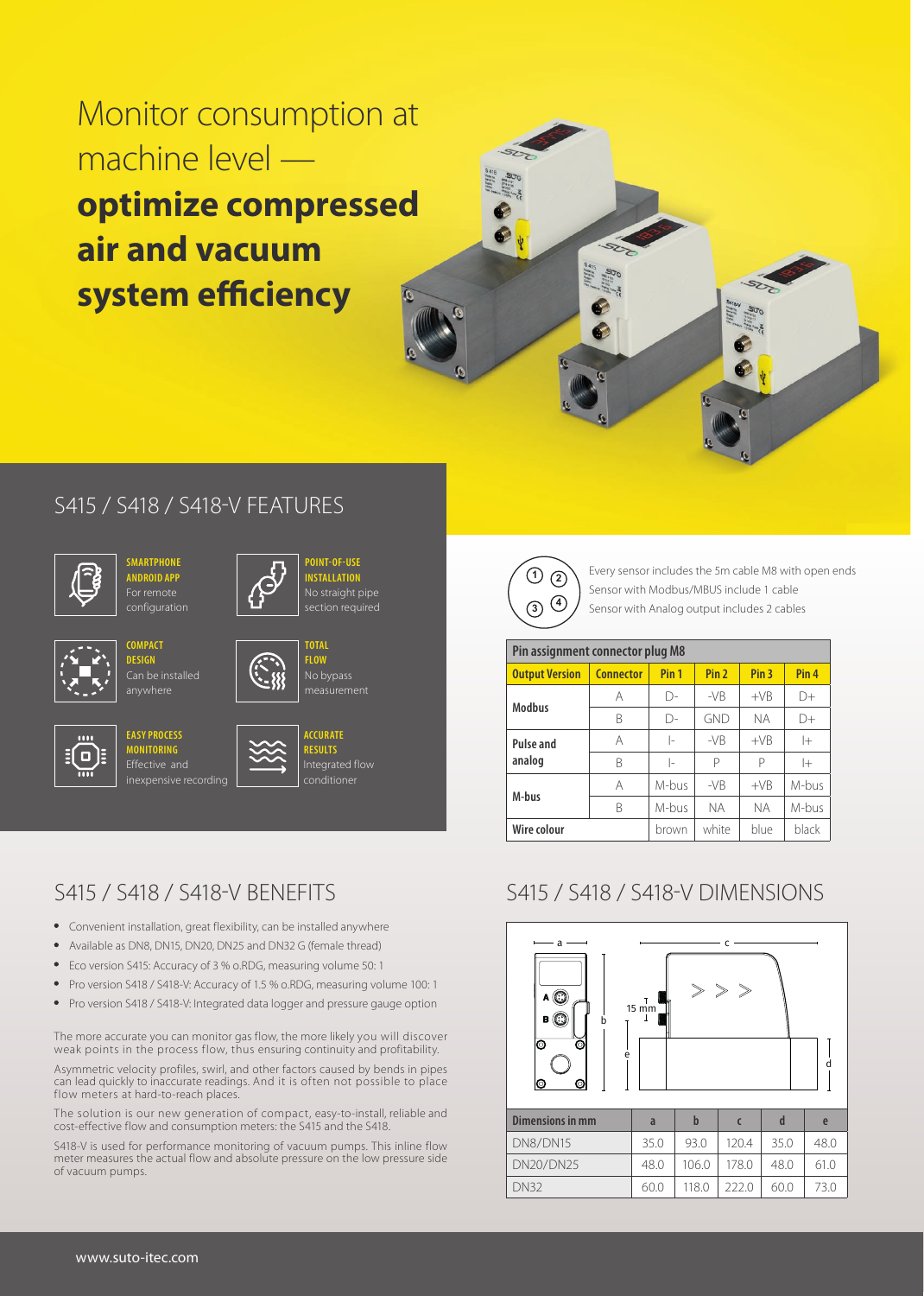# S415 / S418 / S418-V TECHNICAL DATA

| <b>Measurement</b>                     | <b>S415 (Eco)</b>            | <b>S418 (Pro)</b>                                 | $S418-V$                                          |
|----------------------------------------|------------------------------|---------------------------------------------------|---------------------------------------------------|
| <b>Flow</b>                            |                              |                                                   |                                                   |
| Accuracy                               | 3 % o.RDG ±0.3 % FS          | 1.5 % o.RDG ±0.3 % FS                             | 1.5 % o.RDG ±0.3 % FS                             |
| Selectable units                       | l/min, cfm, kg/h, m3/h       | l/min, cfm, kg/h, m3/h                            | l/min, cfm, kg/h, m3/h                            |
| Measuring range                        | see table below              | see table below                                   | see table below                                   |
| Repeatability                          | 1 % o.RDG                    | 0.5 % o.RDG                                       | 0.5 % o.RDG                                       |
| Sensor                                 | Thermal mass flow sensor     | Thermal mass flow sensor                          | Thermal mass flow sensor                          |
| Sampling rate                          | 3/sec                        | 10/sec                                            | 10/sec                                            |
| Turndown ratio                         | 50:1                         | 100:1                                             | 100:1                                             |
| Response time (t90)                    | 2 sec                        | $0.5$ sec                                         | $0.5$ sec                                         |
| Consumption                            |                              |                                                   |                                                   |
| Selectable units                       | $m3$ , ft3, l, kg            | $m3$ , ft3, l, kg                                 | $m3$ , ft3, l, kg                                 |
| Pressure                               | N/A                          | Optional                                          | Standard                                          |
| Accuracy                               | N/A                          | 0.5 % FS                                          | 0.5 % FS                                          |
| Selectable units                       | N/A                          | bar, psi                                          | bar, psi                                          |
| Measuring range                        | N/A                          | 0 10 bar(g)                                       | $0.011.60 \text{ bar(a)}$                         |
| Sensor                                 | N/A                          | Piezzo resistive sensor                           | Piezzo resistive sensor                           |
| <b>Reference conditions</b>            |                              |                                                   |                                                   |
|                                        | 20 °C 1000 mbar (ISO1217)    | 20 °C 1000 mbar (ISO1217)                         | 20 °C 1000 mbar (ISO1217)                         |
|                                        | 0 °C 1013 mbar (DIN1343)     | 0 °C 1013 mbar (DIN1343)                          | not adjustable                                    |
| Selectable conditions                  | freely adjustable            | freely adjustable                                 |                                                   |
| <b>Signal / Interface &amp; Supply</b> | <b>S415 (Eco)</b>            | <b>S418 (Pro)</b>                                 | <b>S418-V</b>                                     |
| Analog output                          |                              |                                                   |                                                   |
| Signal                                 | 4  20 mA, isolated           | 4  20 mA, isolated                                | 4  20 mA, isolated                                |
| Scaling                                | 0  max flow                  | 0  max flow                                       | 0  max flow                                       |
| Load                                   | 250R                         | 250R                                              | 250R                                              |
| Update rate                            | 3/sec                        | 3/sec                                             | 3/sec                                             |
| <b>Pulse output</b>                    |                              |                                                   |                                                   |
| Signal                                 | Max 30 V, 200 mA             | Max 30 V, 200 mA                                  | Max 30 V, 200 mA                                  |
| Scaling                                | 1 pulse per consumption unit | 1 pulse per consumption unit                      | 1 pulse per consumption unit                      |
| <b>Fieldbus</b>                        |                              |                                                   |                                                   |
| Protocol                               | Modbus/RTU                   | Modbus/RTU                                        | Modbus/RTU                                        |
| <b>Supply</b>                          |                              |                                                   |                                                   |
| Voltage supply                         | 15  30 VDC                   | 15  30 VDC                                        | 15  30 VDC                                        |
| Current consumption                    | 120 mA @ 24 VDC              | 120 mA @ 24 VDC                                   | 120 mA @ 24 VDC                                   |
| Data interface                         |                              |                                                   |                                                   |
| Connection                             | N/A                          | USB micro                                         | USB micro                                         |
| <b>General data</b>                    | <b>S415 (Eco)</b>            | <b>S418 (Pro)</b>                                 | <b>S418-V</b>                                     |
| Configuration                          |                              |                                                   |                                                   |
| Wireless                               | S4C-FS App for mobile phones | S4C-FS App for mobile phones                      | S4C-FS App for mobile phones                      |
| PC Software                            | N/A                          | S4A PC software for download<br>and data analyzes | S4A PC software for download<br>and data analyzes |
| <b>Display</b>                         |                              |                                                   |                                                   |
| Integrated                             | 4 digit LED                  | 4 digit LED                                       | 4 digit LED                                       |
| Data Logger                            |                              |                                                   |                                                   |
|                                        |                              |                                                   |                                                   |
| Storage                                | N/A                          | 8 Mio. values                                     | 8 Mio. values                                     |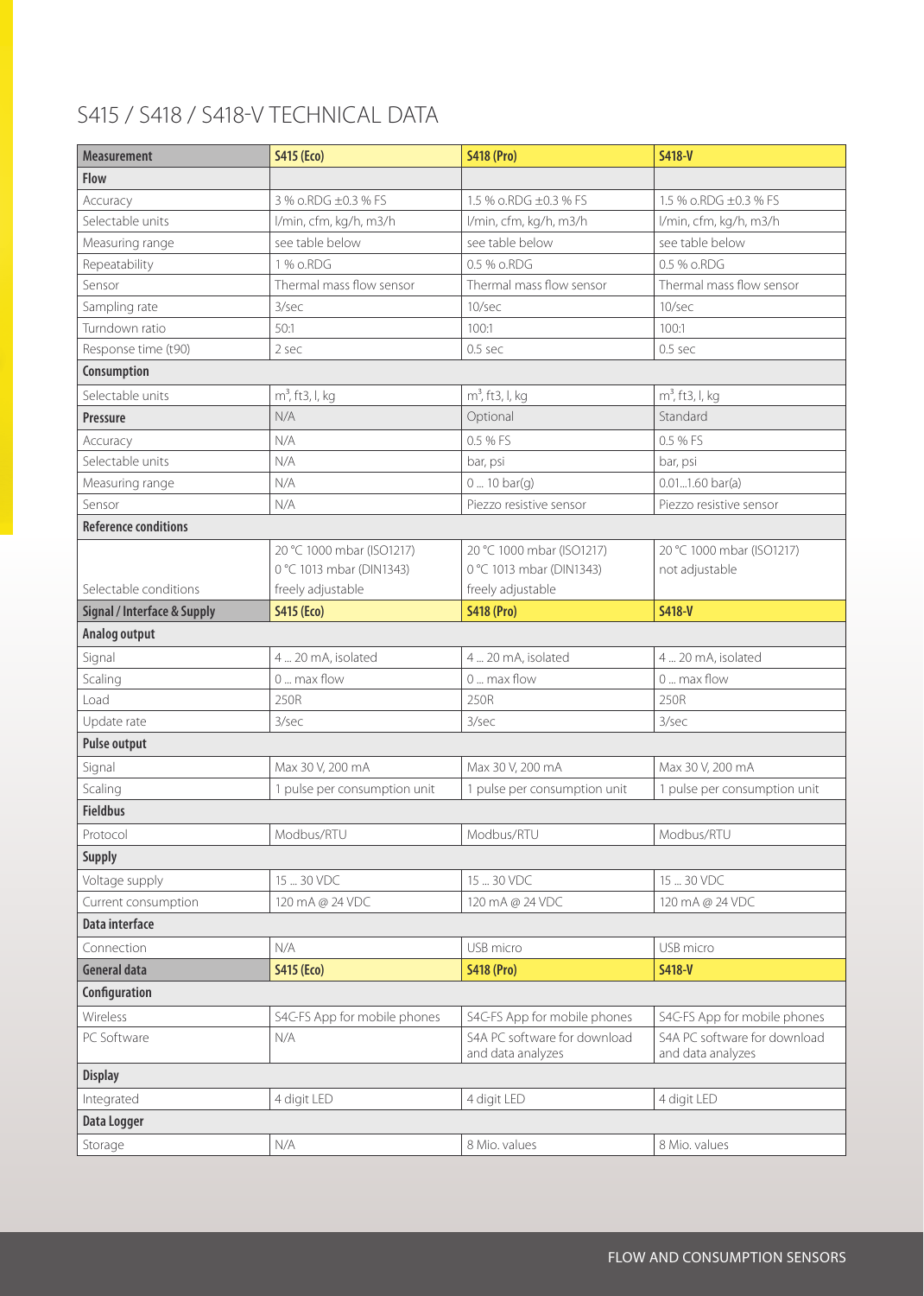## S415 / S418 / S418-V TECHNICAL DATA

| General data                | <b>S415 (Eco)</b>               | <b>S418 (Pro)</b>                                                      | S418-V                           |
|-----------------------------|---------------------------------|------------------------------------------------------------------------|----------------------------------|
| <b>Material</b>             |                                 |                                                                        |                                  |
| Process connection          | Aluminum alloy                  | Aluminum alloy                                                         | Aluminum alloy                   |
| Housing                     | $PC + ABS$                      | $PC + ABS$                                                             | $PC + ABS$                       |
| Sensor                      | Glass coated resistive sensor   | Glass coated resistive sensor                                          | Glass coated resistive sensor    |
| Metal parts                 | Aluminum alloy                  | Aluminum alloy                                                         | Aluminum alloy                   |
| <b>Miscellaneous</b>        |                                 |                                                                        |                                  |
| Electrical connection       | $2 \times M8$ (4 pole)          | $2 \times M8$ (4 pole)                                                 | $2 \times M8$ (4 pole)           |
| Protection class            | <b>IP54</b>                     | <b>IP54</b>                                                            | <b>IP54</b>                      |
| Approvals                   | CE, RoHS, FCC                   | CE, RoHS, FCC                                                          | CE, RoHS, FCC                    |
| Process connection          | G-thread                        | G-thread                                                               | G-thread                         |
| Weight                      | 0.45  1.3 kg (depends on model) | 0.45  1.3 kg (depends on model)                                        | 0.45  0.97 kg (depends on model) |
| <b>Operating conditions</b> | <b>S415 (Eco)</b>               | <b>S418 (Pro)</b>                                                      | S418-V                           |
| Medium                      | Air. N <sub>2</sub>             | Air, N <sub>2</sub> , O <sub>2</sub> , CO <sub>2</sub> and other gases | Air                              |
| Medium quality              | ISO 8573: 4.4.3 or better       | ISO 8573: 4.4.3 or better                                              | ISO 8573: 4.4.3 or better        |
| Medium temperature          | $0.50^{\circ}$ C                | $0.50^{\circ}$ C                                                       | $0.50^{\circ}$ C                 |
| Medium humidity             | < 90 % rH, no condensation      | < 90 % rH, no condensation                                             | < 90 % rH, no condensation       |
| Operating pressure          | 0 10 bar(g)                     | $010$ bar(q)                                                           | 0 1.6 bar(a)                     |
| Ambient temperature         | $0.50^{\circ}$ C                | $0.50^{\circ}$ C                                                       | 0.50 °C                          |
| Ambient humidity            | < 95 % rH                       | < 95 % rH                                                              | < 95 % rH                        |
| Storage temperature         | $-30 - 70$ °C                   | $-30 - 70$ °C                                                          | $-30 - 70$ °C                    |
| Transport temperature       | $-30 - 70$ °C                   | $-30 - 70$ °C                                                          | -30  70 °C                       |
| Pipe sizes                  | DN8, DN15, DN20, DN25, DN32     | DN8, DN15, DN20, DN25, DN32                                            | DN8, DN15, DN20, DN25            |

| S415 / S418<br><b>Measuring Range</b> |                 | <b>Standard Configuration</b> |      |             |             |
|---------------------------------------|-----------------|-------------------------------|------|-------------|-------------|
| Process connection                    | DN <sub>8</sub> | <b>DN15</b>                   | DN20 | <b>DN25</b> | <b>DN32</b> |
| Standard range (S)                    | 250             | 1000                          | 2000 | 3500        | 6000        |
| Low range $(L)$                       | 50              | 200                           | 400  | 700         | 1200        |
| Vacuum flow S418-V                    | 50              | 200                           | 400  | 700         | N/A         |

Stated measuring ranges for S415/S418 under following conditions:

Standard flow in air in l/min

Reference pressure: 1000 mbar

Reference Temperature: +20 °C

| S418-V<br><b>Measuring Range</b> | <b>Standard Configuration</b> |             |             |             |                             |
|----------------------------------|-------------------------------|-------------|-------------|-------------|-----------------------------|
| Process connection               | DN <sub>8</sub>               | <b>DN15</b> | <b>DN20</b> | <b>DN25</b> | Absolute Pressure<br>(mbar) |
|                                  | 56                            | 222         | 444         | 778         | 900                         |
|                                  | 63                            | 250         | 500         | 875         | 800                         |
|                                  | 71                            | 286         | 571         | 1000        | 700                         |
|                                  | 83                            | 333         | 667         | 1167        | 600                         |
| Vacuum flow in I/min             | 100                           | 400         | 800         | 1400        | 500                         |
|                                  | 125                           | 500         | 1000        | 1750        | 400                         |
|                                  | 167                           | 557         | 1333        | 2333        | 300                         |
|                                  | 250                           | 1000        | 2000        | 3500        | 200                         |
|                                  | 500                           | 2000        | 4000        | 7000        | 100                         |

#### Standard direction S415 / S418 / S418-V DISPLAY DIRECTION



SI units